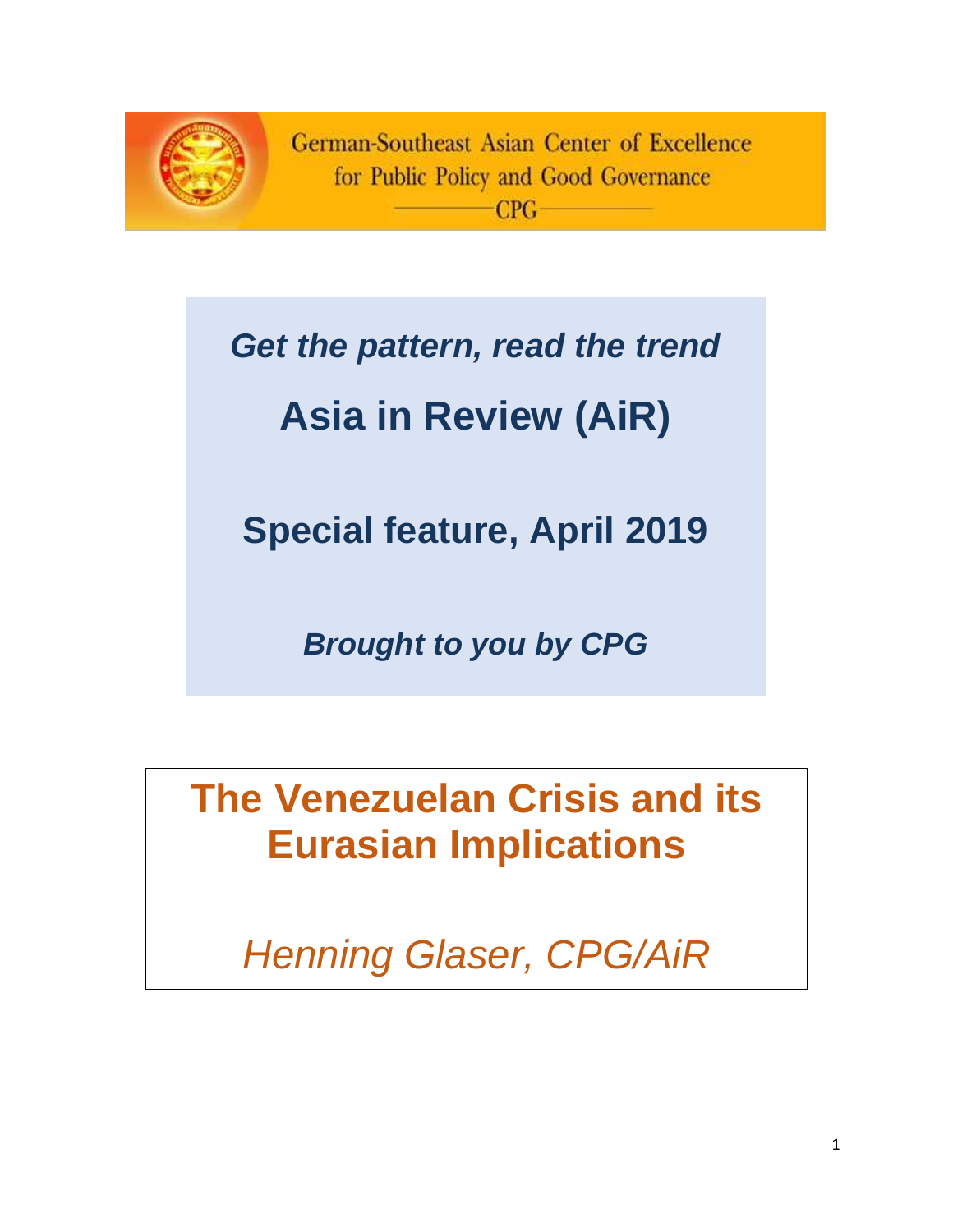## **The Venezuelan Crisis and its Eurasian Implications**

In a new era of globalization shaped by a rising geopoliticalization and entrenched great power rivalries, critical junctures in the international system might turn out as nodal points of global conflict systems. A recent example is Venezuela. Its besieged Maduro government is currently supported – among others - by three significant Eurasian powers, namely China, Russia, and Turkey, while the US and most other Western governments back the opposition under its leader Juan Guaidó. As stakes are high in this geopolitical conflict, tensions are now heating up also internationally.

#### *Vested economic interests*

Especially China and Russia have vested economic interests in Venezuela that are competing with Washington's hegemonic claims over the region.

For Russia, Venezuela is an important arms customer that has bought the biggest part of its modern-day military arsenal from Russia. Even more important, Russia's national oil company, Rosneft, led by Igor Sechin, one of Russia's most powerful men, has invested about \$9 billion in Venezuelan oil projects since 2010. Rosneft is still waiting for the economic break even, being owed roughly \$ [3 billion](https://www.ft.com/content/0e9618e4-23c8-11e9-b20d-5376ca5216eb) from Venezuela, while owning two offshore gas-fields in the country.  $[Vox]$  Based on such significant investment stakes, Rosneft has just ignored the imposed U.S. embargo and recently sent shipments of heavy naphtha to Venezuela which is the starting point to extract heavy crude oil. Meanwhile, president Maduro had moved the headquarters of Venezuela's European oil subsidiary from Lisbon to Moscow. [\[Salon\]](https://www.salon.com/2019/03/21/venezuelas-future-depends-on-china-and-russia_partner/)

For China, Venezuela has become an important source for its huge demand of energy supply after Sino-Venezuelan relations markedly intensified since the beginning of Hugo Chávez's presidency in 1999. [See Joseph Y. Cheng and Huangao Shi, "Sino-Venezuelan Relations: Beyond Oil," *Issues & Studies*, 44, no. 3 (September 2008): 99- 147 (137)].

#### *Critical support by Russia, China and Turkey*

After the US had recognized Guaidó as Venezuela's rightful interim president, US adversaries Russia and China but also Turkey, strongly condemned the move which President Putin called a "[d]estructive interference from abroad [that] blatantly violates basic norms of international law."

Following prior Russian deliveries, China has now also delivered humanitarian aid to Caracas in form of 65 tons of medical supply. [\[Anadolou\]](https://www.aa.com.tr/en/americas/venezuela-welcomes-arrival-of-chinese-medical-aid/1435166)

Moreover, amid accusations of the Maduro government that the recent blackouts in Caracas were orchestrated by Washington, Beijing has also offered to help fix the country's electricity grid. Also, in support of Maduro, Beijing has cancelled a high-profile meeting organized by the Washington-based Inter-American Development Bank (IDB) in China over its refusal of a diplomatic visa for participating Guaidó. [\[Newsweek\]](https://www.newsweek.com/china-us-venezuela-russia-troops-backyard-1375871).

Particularly noteworthy, however, is Turkey's support for Maduro, both diplomatically as well as in terms of bilateral gold trade, as Turkey is a major NATO ally that has recently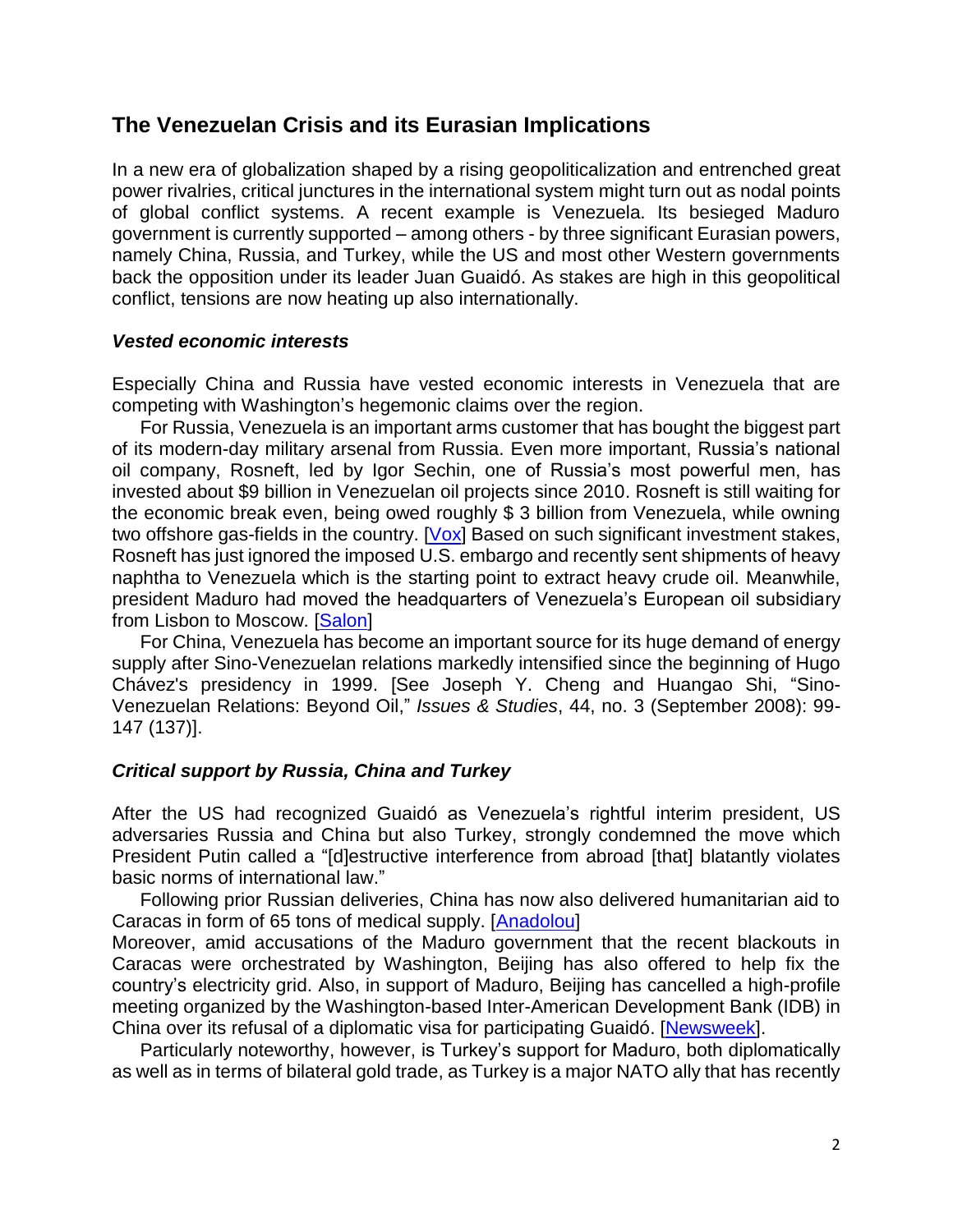shown strong signs of rapprochement with Russia and Iran amid increasing tensions with Washington.

In January, Venezuela's Minister of Industry and former Vice-President, Tareck El Aissami, met Turkish President Recep Tayyip Erdogan in Ankara to finalize an agreement on gold trading. Venezuelan-born himself, Aissami's father is linked to Iraq's former Baathist regime, while he, Assami, is reported to have links with Syria, Iran, Cuba, and the Lebanese Hezbollah. Having been designated a drug dealer by the US in 2017, criminal charges were brought against Aissami by the US Attorney's Office in New York last week for violating sanctions by using a US-based air transport company "to set up private meetings around the globe including Turkey and Russia." [Kurdistan 24]. After a US Treasury Department's Assistant Secretary for Terrorist Financing has warned Ankara in early February about Turkish trade with Venezuela, US Special Representative for Venezuela, Elliott Abrams declared last week "Turkey's support for the Maduro regime" in Venezuela "is completely contrary to US policy and very unhelpful" to warn: "We will continue to take a look at the ways in which [Turkey's] support" to Venezuela "takes place and in the context of sanctions by [the] Treasury [Department.]" [\[Kurdistan 24\]](http://www.kurdistan24.net/en/news/048d3da2-5d94-40f6-9b44-18f3693121ee).

Turkey, however, seemed not much impressed answering: "Turkey, like many countries, recognizes the Maduro Government, which came to power through elections, as the legitimate government of the country in accordance with international law and as represented in the UN," reiterating: "Turkey is against attempts to replace legitimate governments through foreign intervention and by resorting to undemocratic means. Besides, Turkey conducts its trade with Venezuela in accordance with international trade regulations and in a transparent way". [[Ahval\]](https://ahvalnews.com/venezuela-turkey/turkey-pledges-support-venezuela-us-mulls-secondary-sanctions)

#### *Monroe Doctrine – invoked and refused*

The most noteworthy development, however, is the deployment of around 100 Russian troops and military equipment to Venezuela, after Russia had conducted joint air drills with Venezuela over the Caribbean last December as a clear and daring warning to the US.

While Russia has sent some military advisers to Venezuela in the past, even the low number of around 100 Russian soldiers in Venezuela has been seen as making an essential difference, be it merely symbolic or not. [\[Vox\]](https://www.vox.com/2019/3/27/18283807/venezuela-russia-troops-trump-maduro-guaido) Reportedly, the Russian soldiers sent to Caracas are primarily working on the 2014 purchased Russian S-300 air-defense systems, which may had been damaged by recent widespread power outages and which seem to be brought into a state of operational readiness now. Moreover, some Russian experts seem also to be sent in relation to the opening of a helicopter training center on March 29 which has been built with Moscow's support. Noteworthy, helicopters are a state-of the art weapon to get control of a kind of uprising the Maduro administration might have to face if things escalate further. In any case, the Russian deployment is setting a sign.

In fact, the move came only shortly after the 'Russian-Venezuelan Threat Mitigation Act' passed the US House of Representatives. The act requests the US administration to provide a threat assessment and strategic approach for dealing with Russia's growing military sway in Venezuela.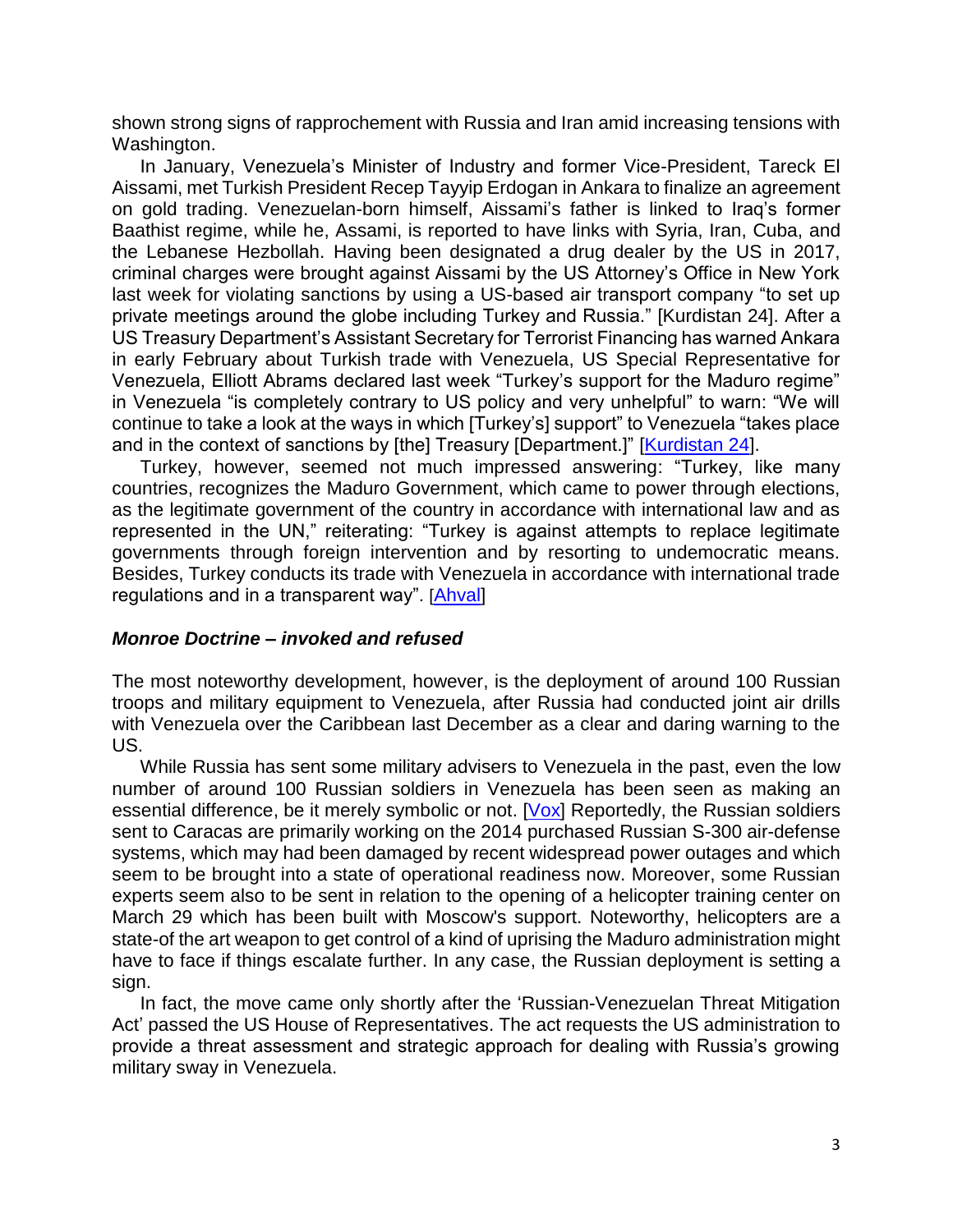Before the troops were moved, both sides held intense diplomatic exchanges on the Venezuelan crisis. After a first meeting of U.S. Special envoy for Venezuela, Abrams, and Russian Deputy Foreign Minister Sergei Ryabkov in Rome, Abrams underlined as a mutual outcome "a better understanding of the other's views". The Russian side reiterated much tougher that it had strongly warned the US "against any temptation to resort to military power" in Venezuela, quoting the Deputy Foreign Minister as saying: "We assume that Washington treats our priorities seriously, our approach and warnings." [\[VoA\]](https://www.voanews.com/a/us-russia-talks-on-venezuela-stall-over-role-of-maduro/4838480.html)

Then, when the Russian deployment materialized, U.S. Secretary of State Mike Pompeo had a phone call with his Russian counterpart Sergei Lavrov, saying that Moscow's dispatch of military personnel to Venezuela would be increasing tensions there, warning that Washington will not "stand idly by."[\[Radio Free Europe\]](https://www.rferl.org/a/pompeo-cautions-russia-over-reports-of-military-mission-in-venezuela/29841369.html)

Lavrov's response according to the Russian Foreign Ministry was that he believed the US had tried to organize a coup in Venezuela which violated the United Nations charter. [New [York Times](https://www.nytimes.com/reuters/2019/03/25/world/middleeast/25reuters-venezuela-politics-russia-usa.html) 1]

The US response became more pointed when the White House warned that it viewed the sending of troops and military equipment to Venezuela as a "direct threat" to the region's security.

The strongest response came from President Trump's national security adviser John Bolton, who declared: "We're not afraid to use the phrase 'Monroe Doctrine' in this administration," [\[Reuters\]](https://www.reuters.com/article/us-venezuela-politics-bolton-exclusive/exclusive-trump-eyeing-stepped-up-venezuela-sanctions-for-foreign-companies-bolton-idUSKCN1RA2F0) to issue a strongly worded formal statement based on this core principle of US grand strategy: "We strongly caution actors external to the Western Hemisphere against deploying military assets to Venezuela, or elsewhere in the Hemisphere, with the intent of establishing or expanding military operations,". [Powerline] [blog\]](https://www.powerlineblog.com/archives/2019/03/reviving-the-monroe-doctrine.php) Bolton also tweeted that the U.S. "will not tolerate hostile foreign military powers meddling" within the Western Hemisphere. [Newsweek]. Previously, in a fierce Miami speech in February, President Trump had already formulated a sort of new Monroe doctrine against Venezuela which he strongly linked with the fight against socialism in Latin America. [\[youtube\]](https://www.youtube.com/watch?v=mMnBk1mDYjc)

With the present state of affairs, two red lines are at least emerging: the stern US rejection of a Russian military presence in support for Maduro and the likewise determined Russian rejection of a stronger US engagement in favor of Guaidó. The entire situation is dangerously reminiscent of the Syrian theater, albeit now looming in the US backyard. [\[New York Times 2\]](https://www.nytimes.com/2019/04/01/us/politics/trump-putin-venezuela-red-line.html)

Occasional reference to the 1962 Cuban missile crisis [\[Newsweek\]](https://www.newsweek.com/china-us-venezuela-russia-troops-backyard-1375871) only reinforces the perception of a dangerous course even if the situation is far from being as serious at present.

Things came worse when not only Russia refused to reconsider its military presence, but Beijing resolutely stoodd by to defend its Russian partners. In surprisingly strong words, a Chinese Foreign Ministry spokesperson stated that "countries in the Western Hemisphere, including Latin American countries, are all sovereign states," so "they have the right to determine their own foreign policy and their way to engage in mutually beneficial cooperation with countries of their own choosing."

"Latin American affairs are not a certain country's exclusive business, nor is Latin America a certain country's backyard," he added.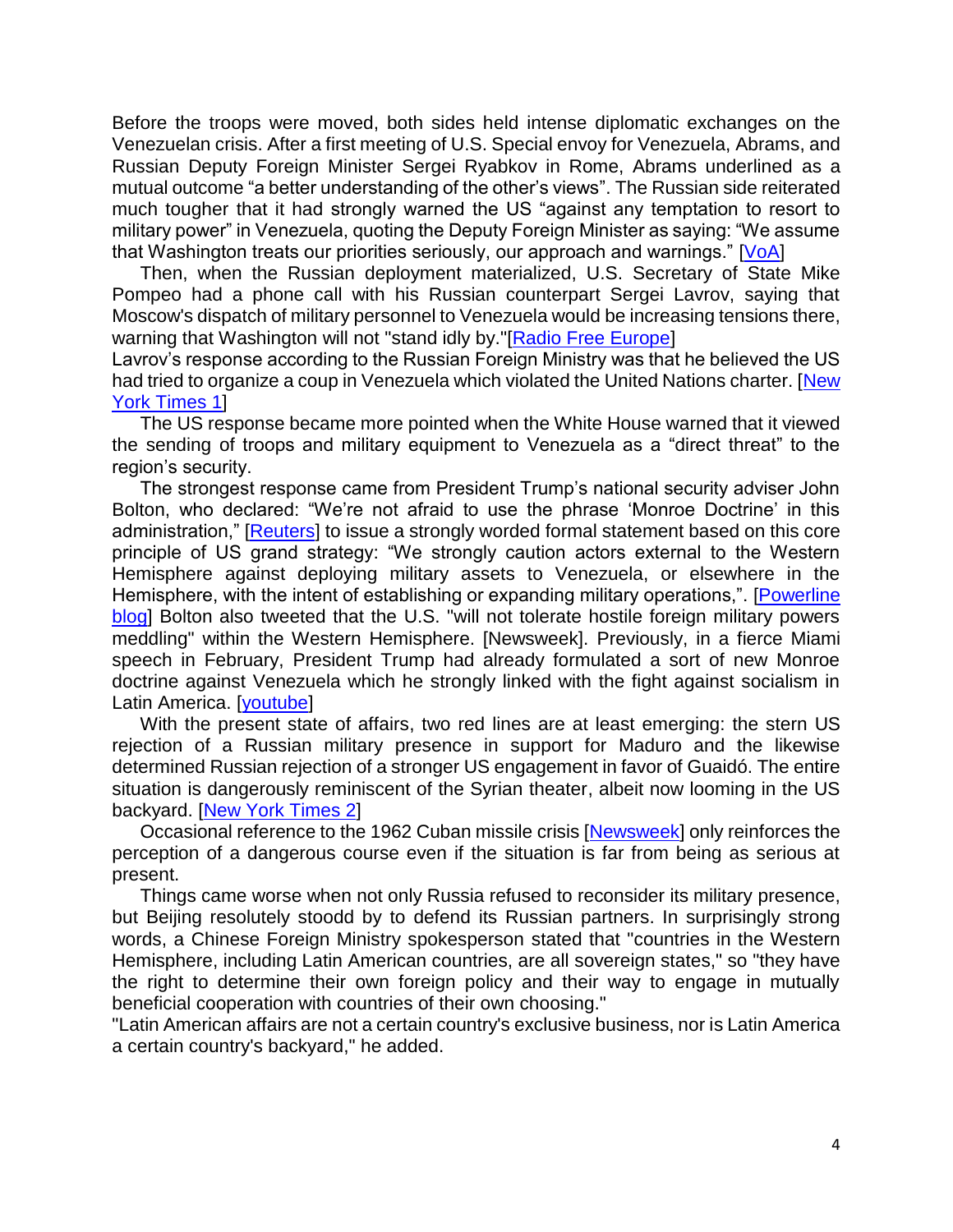These remarks highlight the broader structural context of the present conflict and its symbolical impact. China has, in fact, effectively challenged the US dominance in Latin America and the Caribbean for quite some time. Back in 2005, at a hearing of the Western Hemisphere Subcommittee of the House International Relations Committee, U.S. Congressman Dan Burton notably stated with regard to the rising Chinese influence in Chavez's Venezuela: "China's rising economic, political, and military influence in the Western Hemisphere poses serious challenges to the U.S. in the years ahead [...]. We must work in earnest to prevent this from happening" [See Joseph Y. Cheng and Huangao Shi, "Sino-Venezuelan Relations: Beyond Oil," *Issues & Studies*, 44, no. 3 (September 2008): 99-147 (137)]. Yet, the structural shift did not necessarily need to be addressed by a forceful and defined US response for the meanwhile.

This is somehow different now. After the US has identified a "direct threat" to their backyard's security in form of a foreign military presence and after having addressed that threat in the framework of the Monroe doctrine – after all "the operating definition of the American national interest" [Henry Kissinger, Diplomacy, Simon & Schuster, 1994, p. 812 f.] – the situation has become tricky. Even if things will not escalate between the US on the one hand and Russia and China on the other – not to speak of NATO ally Turkey –, the Venezuelan crisis might be about to emerge as a modest contribution to the history of global order.

What actually is about to emerge in Venezuela in the coming days will probably not manifest in a Syrian-like proxy-war, although the specter is lurking around the corner. The US administration, despite its bold reference to the Monroe Doctrine, has so far been notably cautious in its announcements of possible consequences. While it resorted to "ritual reminders that 'all options are on the table','' there were no threats of military actions and – until present – there are also no indications that any military intervention is being seriously contemplated. [\[New York Times 2\]](https://www.nytimes.com/2019/04/01/us/politics/trump-putin-venezuela-red-line.html).

What is at stake to a certain degree though is the credibility of the Monroe Doctrine and the US' momentum concerning the currently reshaping world order.

The resolute rejection of the Monroe doctrine by Moscow and Beijing in the given situation, points at a critical juncture not only in the reproduction of a US dominated regional order but also to the global state of affairs indeed, where the pivot of power seems to shift to a non-Western dominated Eurasia.

After all, and somehow ironically, it was the Venezuela Crisis of 1902-1903, a naval blockade against Venezuela by Great Britain, Germany, and Italy, over Caracas' rebuff to pay off its foreign debt, which prompted President Theodore Roosevelt to invoke the Monroe doctrine. This led the US to intervene in the crisis, and, by doing it, lay the foundations for the US to emerge as an international, especially an international naval power at the turn of the new century.

While the Venezuela Crisis of 1902/3 was a shaping moment for the crafting of US hegemony in the Western hemisphere, the current Venezuelan crisis could put this very US hegemony to a critical test.

At the same time, China's sovereignty claims in the South China Sea and over Taiwan strongly echo the Monroe Doctrine. [Robert D. Kaplan, *Asia's Cauldron: The South China Sea and the End of a Stable Pacific*, Radom House, 2015, p. 49] Even if the Venezuelan crisis will eventually enter safer waters, these Chinese interests are increasingly clashing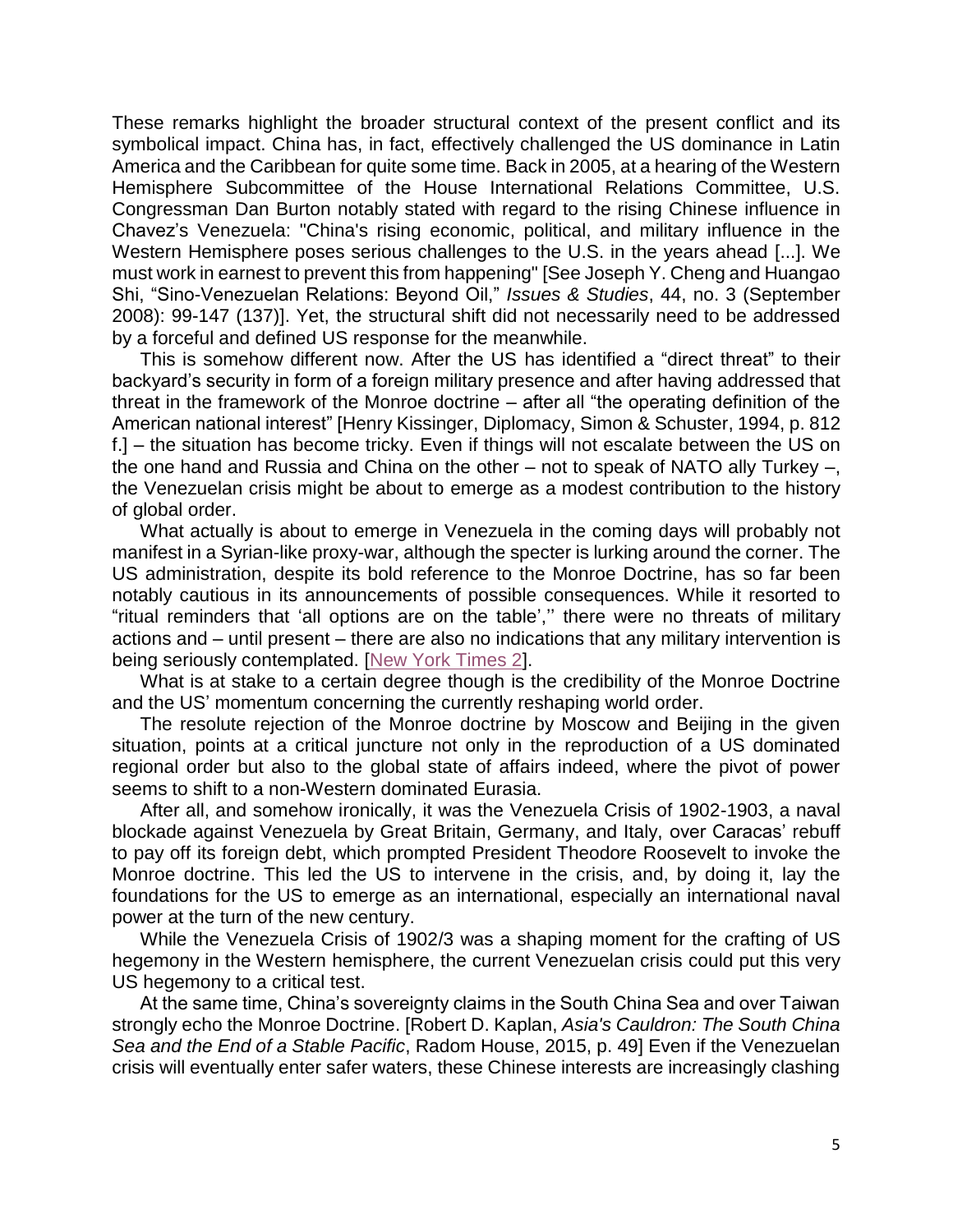with the US' and its allies' efforts to ensure the freedom of navigation in the Eastern hemisphere.

In all these regards, the Venezuelan crisis might indeed become an interesting representation of the current state of the global system. As such, the crisis highlights both the world order's irritating dynamics and emerging entanglements much under the sign of an increasing 'Eurasiazation' with a Sino-Russian partnership as its single most significant factor.